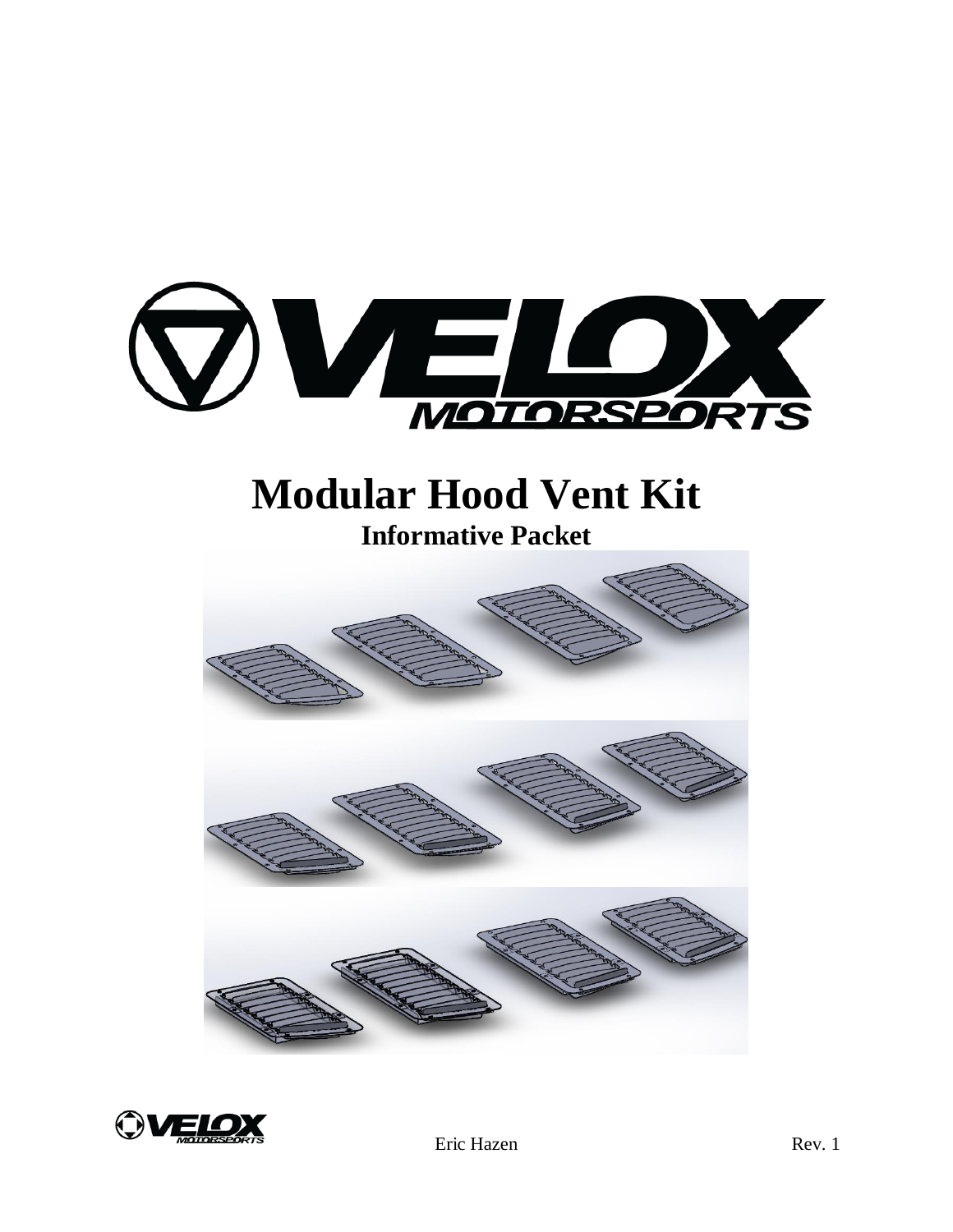## **Purpose:**

This document contains information and notes regarding the construction, features, and testing on the hood louver kit for the ZN6/ZC6 chassis, including the FR-S, BRZ, and GT86 cars.

#### **Design:**

Placement for the vents was a combination of multiple factors. We used CFD to pick placement on the hood based off low pressure. We avoided the structural sheet metal below the skin of the hood, retaining hood rigidity. Final decision clarifying our choice in location is that it is above the exhaust, one of the hottest components in the engine bay, and right behind the radiator, which aids in extracting that hot air. See below for photos clarifying these points.



Fig. 1: Iso Surface on front half of vehicle, highlighting areas of low pressure.



Fig. 2: Pressure plot, the lighter green/teal color representing the lowest pressure on the hood.

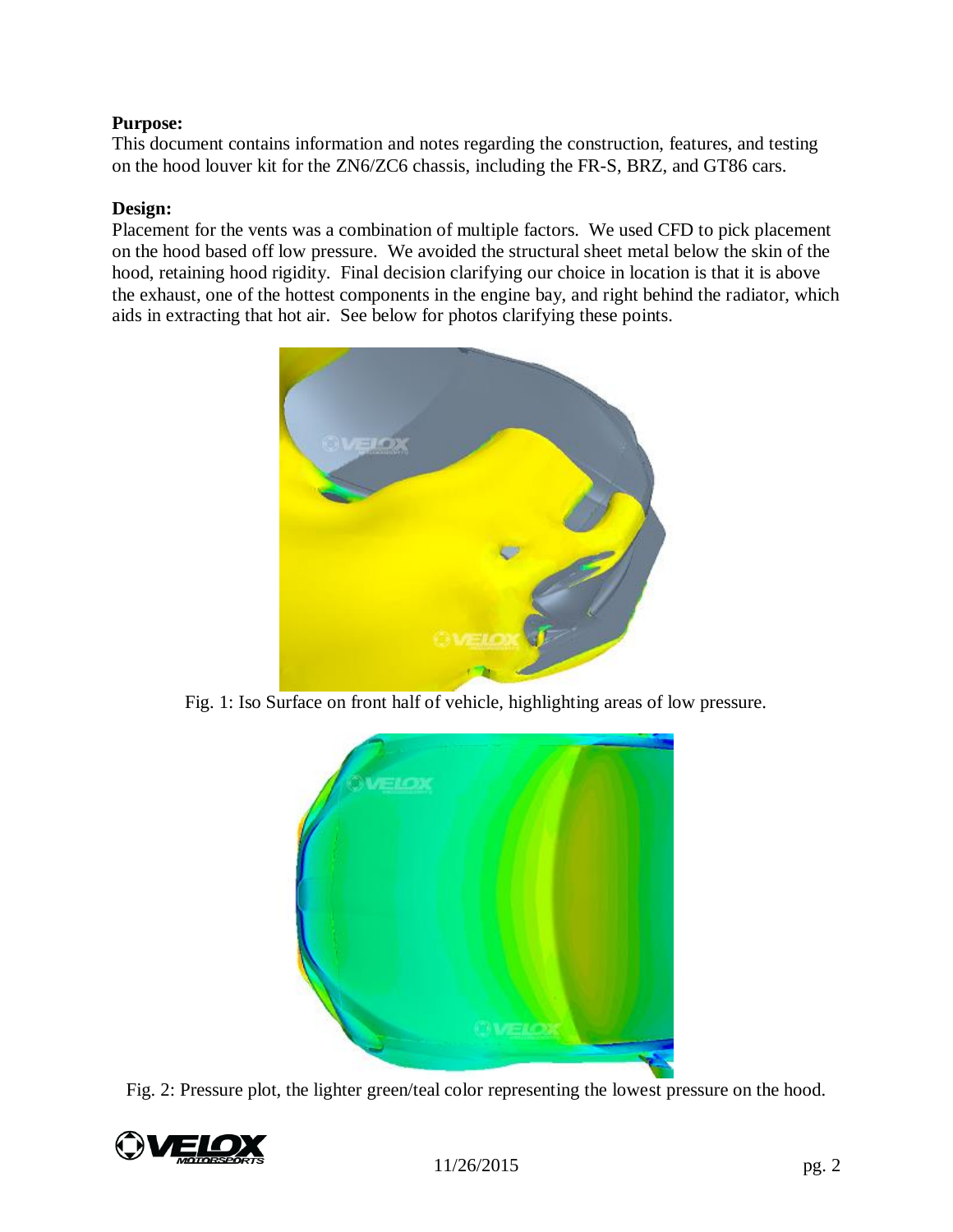

Fig. 3: Under hood view showing structural sheet metal in-tact.

The hood louvers feature a modular design, allowing the end user to pick from multiple configurations. There are quick removal rain guards for those that want to protect the engine bay from water by collecting and dumping the water further forward, onto the radiator. The wickers are also an optional installed piece. The wickers greatly increase evacuation of engine bay air and thus heat.

We chose to use 0.040 thick aluminum for its weight, ability to conform to the hood, and for available coating processes. The wickers are also bent aluminum, designed to be just tall enough to make full use of the vents while keeping drag at a minimum. We found the minimal height for the wickers through tuft testing.

### **Video Data:**

Using tuft testing we were able to visualize the flow and effectiveness of the louvers at low and high speeds. This is how and why we were able to optimize the height of the wickers.

Video is available for viewing here: https://www.youtube.com/watch?v=ZRsbvvJrC5Y

### **Thermocouple Data:**

Using thermocouples and data logging, we were able to test two conditions with the OEM hood and then with the louvered hood. The two tests were a heat soaked idle condition and race simulated condition. We tested multiple locations through the engine bay, the passenger side coils, the driver side coils, under the intake manifold, and at the air box above the radiator. Tests were conducted as soon as possible between the two scenarios, ambient temperatures between tests were negligible (87-90 deg. F).

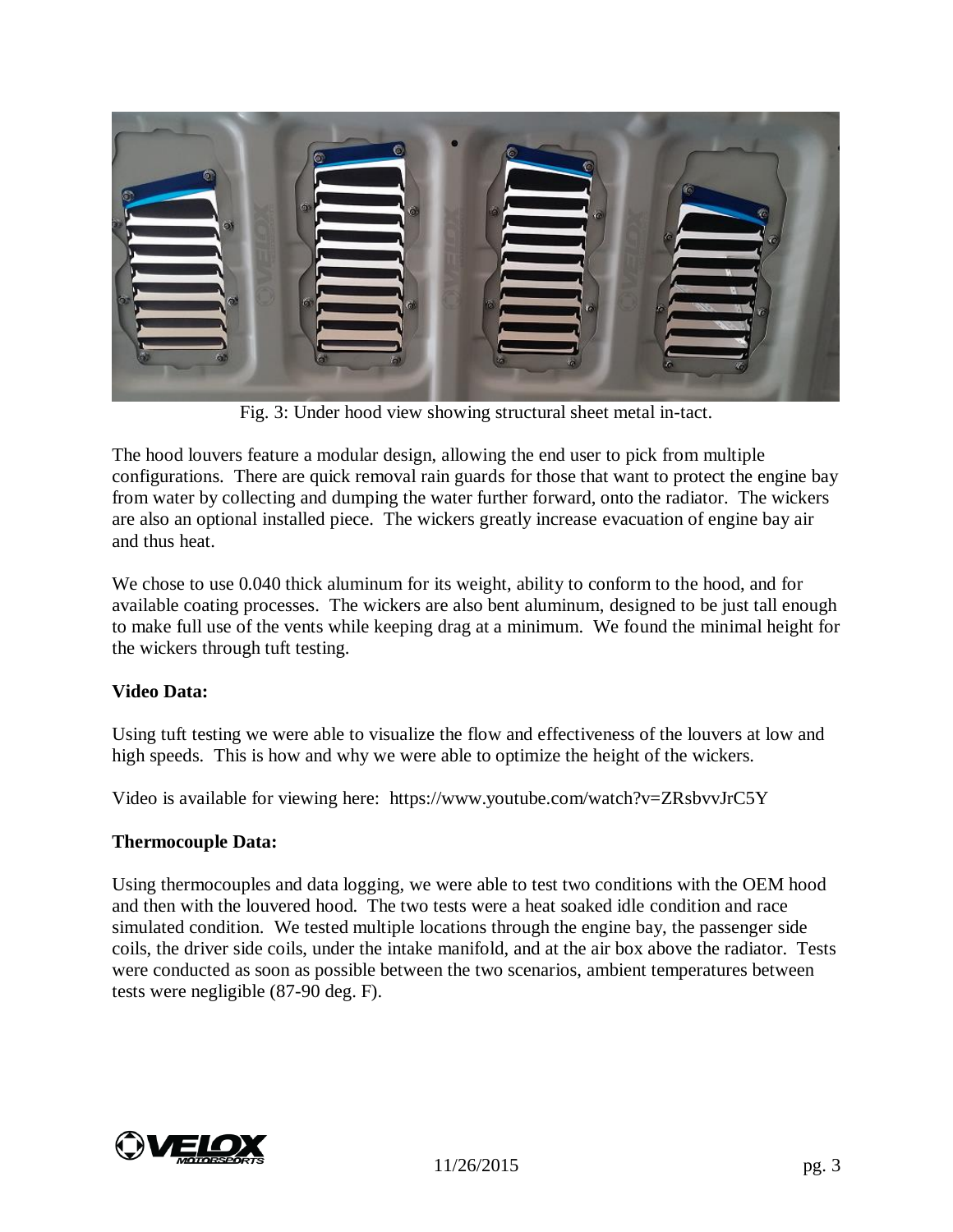

Fig. 4: Passenger side coil thermocouple taped in place.



Fig. 5: Driver side coil thermocouple taped in place.

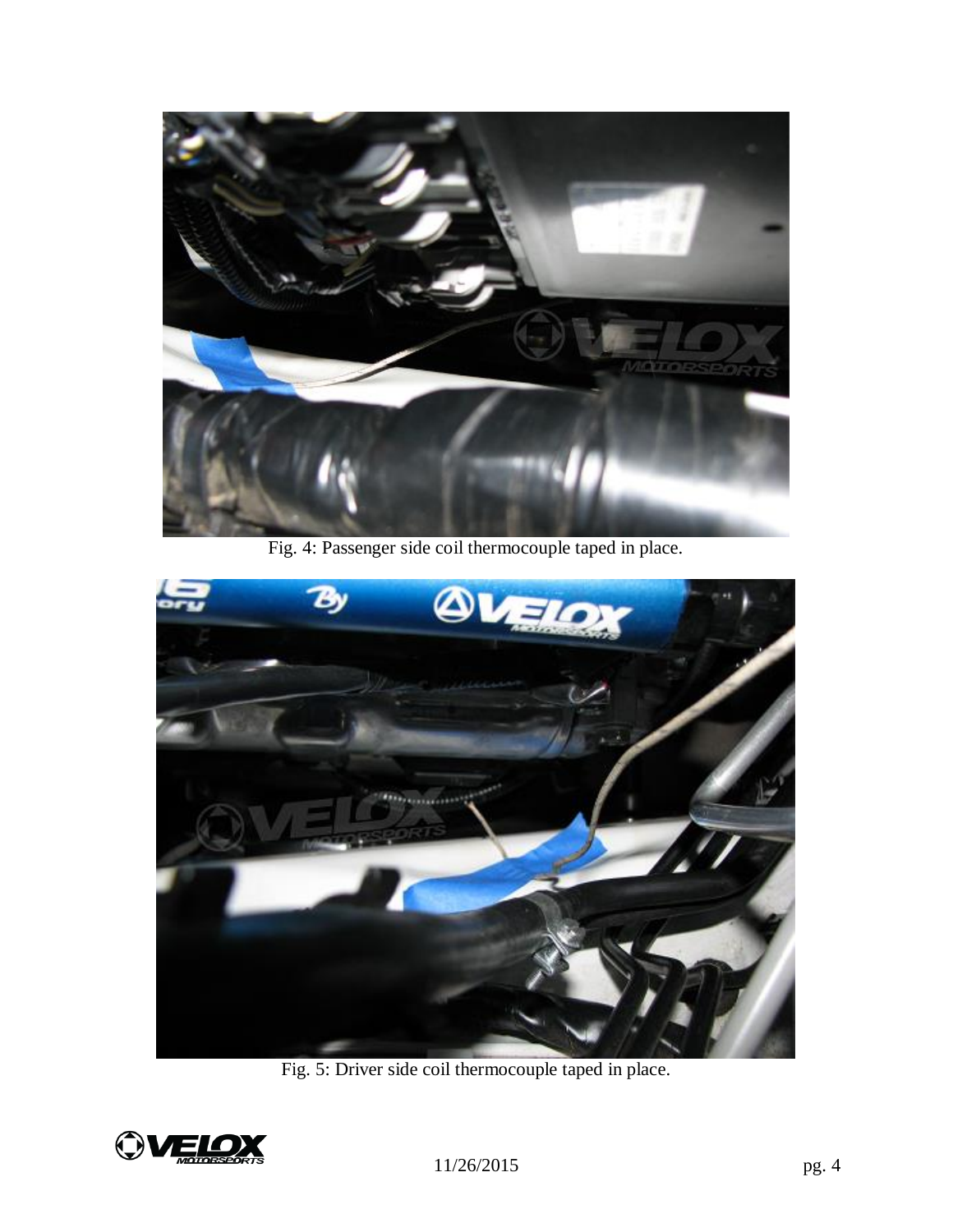

Fig. 6: Air box thermocouple taped into place.



Fig. 7: Intake manifold thermocouple placement.

# *Idle Test:*

The idle test was time consuming but simple. From a cold start, we started the vehicle and let temperatures equalize at idle. This took roughly 45 minutes to an hour. We then took the

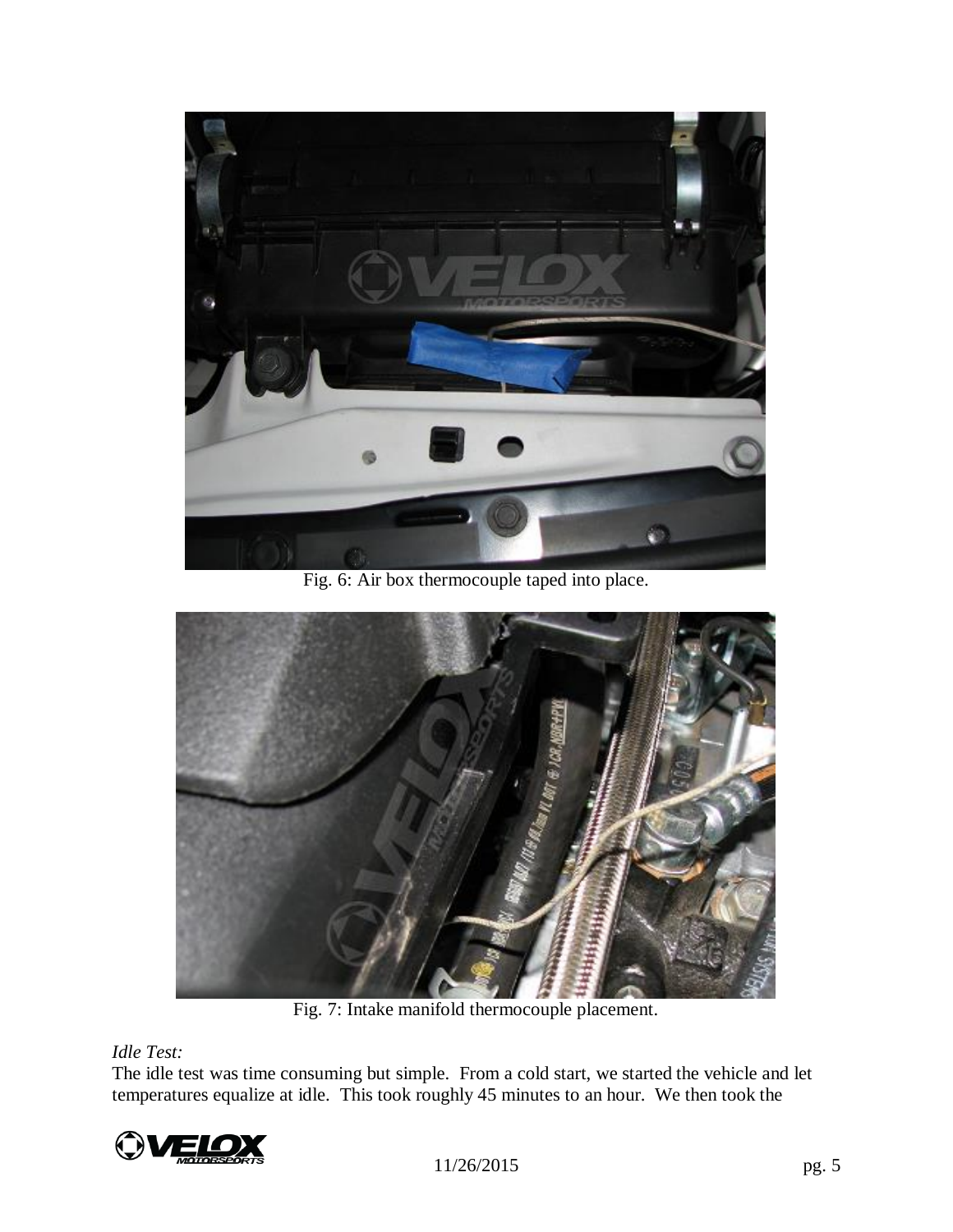highest temperature with the radiator fans on and the radiator fans off, as they cycled, as that affected readings considerably. If we had to open the hood, we would let the temperatures equalize under hood yet again, which took approximately 20 minutes. The results are below.

| <b>OEM Hood - Idle Test</b>    |                      |                                               |                       |                |                        |                |                        |                |  |
|--------------------------------|----------------------|-----------------------------------------------|-----------------------|----------------|------------------------|----------------|------------------------|----------------|--|
| Location:                      |                      | <b>Driver's Coil</b><br><b>Passenger Coil</b> |                       |                | <b>Intake Manifold</b> |                | <b>Intake Air Tube</b> |                |  |
| <b>Condition:</b>              | With<br>Fan          | Without<br>Fan                                | With<br>Fan           | Without<br>Fan | With<br>Fan            | Without<br>Fan | With<br>Fan            | Without<br>Fan |  |
| Temp (F)                       | 170                  | 170                                           | 182                   | 187            | 167                    | 165            | 157                    | 150            |  |
| <b>Hood Louver - Idle Test</b> |                      |                                               |                       |                |                        |                |                        |                |  |
| Location:                      | <b>Driver's Coil</b> |                                               | <b>Passenger Coil</b> |                | <b>Intake Manifold</b> |                | <b>Intake Air Tube</b> |                |  |
| <b>Condition:</b>              | With<br>Fan          | Without<br>Fan                                | With<br>Fan           | Without<br>Fan | With<br>Fan            | Without<br>Fan | With<br>Fan            | Without<br>Fan |  |
| Temp (F)                       | 153                  | 114                                           | 175                   | 173            | 162                    | 165            | 153                    | 149            |  |
| <b>Results</b>                 |                      |                                               |                       |                |                        |                |                        |                |  |
| Difference (F):                | 17                   | 56                                            | 7                     | 14             | 5                      | $\Omega$       | 4                      | 1              |  |
| % Change:                      | 10.00%               | 32.94%                                        | 3.85%                 | 7.49%          | 2.99%                  | 0.00%          | 2.55%                  | 0.67%          |  |

Fig. 8: Idle test data

## *Race Simulation:*

Due to time and funds, we were unable to test these on the track. However, we came up with a simulation that was held constant between tests to accurately depict how these perform at speed under load. We found a one mile spot of road that has little traffic and a nice pull off. We then would accelerate to 60 MPH quickly, staying in 2<sup>nd</sup> gear. This is very near redline in 2<sup>nd</sup> gear, then applied the same amount of clicks on the e-brake to induce a load. For those good at math, that is over a minute, high RPM, moderate load condition. We did this two times, and then took measurements for each test. The results are below.

| <b>OEM Hood - Race Simulation Test</b>    |                      |                       |                        |                        |  |  |  |  |  |
|-------------------------------------------|----------------------|-----------------------|------------------------|------------------------|--|--|--|--|--|
| Location:                                 | <b>Driver's Coil</b> | <b>Passenger Coil</b> | <b>Intake Manifold</b> | <b>Intake Air Tube</b> |  |  |  |  |  |
| Temp (F)                                  | 175                  | 192                   | 172                    | 115                    |  |  |  |  |  |
| <b>Hood Louver - Race Simulation Test</b> |                      |                       |                        |                        |  |  |  |  |  |
| Location:                                 | <b>Driver's Coil</b> | <b>Passenger Coil</b> | <b>Intake Manifold</b> | <b>Intake Air Tube</b> |  |  |  |  |  |
| Temp (F)                                  | 121                  | 168                   | 138                    | 106                    |  |  |  |  |  |
| <b>Results</b>                            |                      |                       |                        |                        |  |  |  |  |  |
| Difference (F):                           | 54                   | 24                    | 34                     | 9                      |  |  |  |  |  |
| % Change:                                 | 30.86%               | 12.50%                | 19.77%                 | 7.83%                  |  |  |  |  |  |

Fig. 9: Race simulation test data